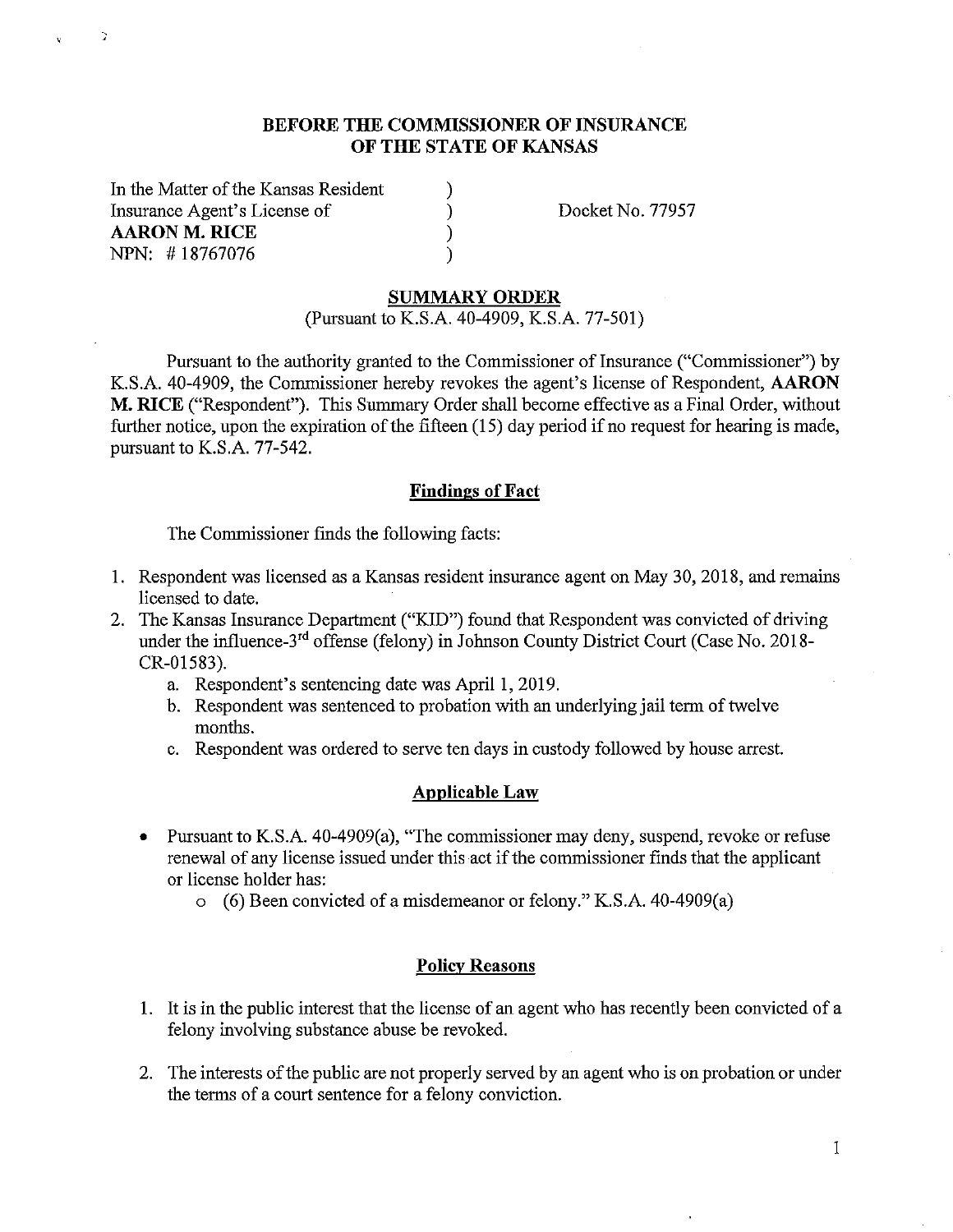# **Conclusions of Law**

- 1. The Conunissioner has jurisdiction over **AARON M. RICE** as well as the subject matter of this proceeding, and such proceeding is held in the public interest.
- 2. The Conunissioner finds that Respondent's Kansas license may be revoked because **AARON M. RICE** was recently convicted of a felony involving substance abuse.
- 3. The Commissioner finds, pursuant to K.S.A. 40-4909(b ), that the interests of the public are not properly served under Respondent's license.
- 4. Accordingly, the Commissioner concludes that sufficient grounds exist for the revocation of the insurance agent's license of **AARON M. RICE,** pursuant to K.S.A. 40-4909(a) and (b).

# **IT IS THEREFORE ORDERED BY THE COMMISSIONER OF INSURANCE THAT:**

- 1. The Kansas resident Insurance Agent's License of **AARON M. RICE** is hereby **REVOKED** the effective date of this Order.
- 2. **IT IS FURTHER ORDERED** that **AARON M. RICE** shall **CEASE** and **DESIST** from the sale, solicitation or negotiation of insurance and/or receiving compensation deriving from the sale, solicitation or negotiation of insurance conducted after the effective date of this Order.

**1T IS SO ORDERED THIS**  $\frac{16^{44} \text{ pAY of}}{400}$  **DAY OF**  $\frac{2019}{400}$ **, IN THE CITY OF TOPEKA, COUNTY OF SHAWNEE, STATE OF kANSAS.** 



÷,

Vicki Schmidt Conunissioner of Insurance

BY:

Vicki Schmidt<br>Commissioner of Insurar<br>BY:<br>Award Holder (Marchand General Counsel)

General Counsel